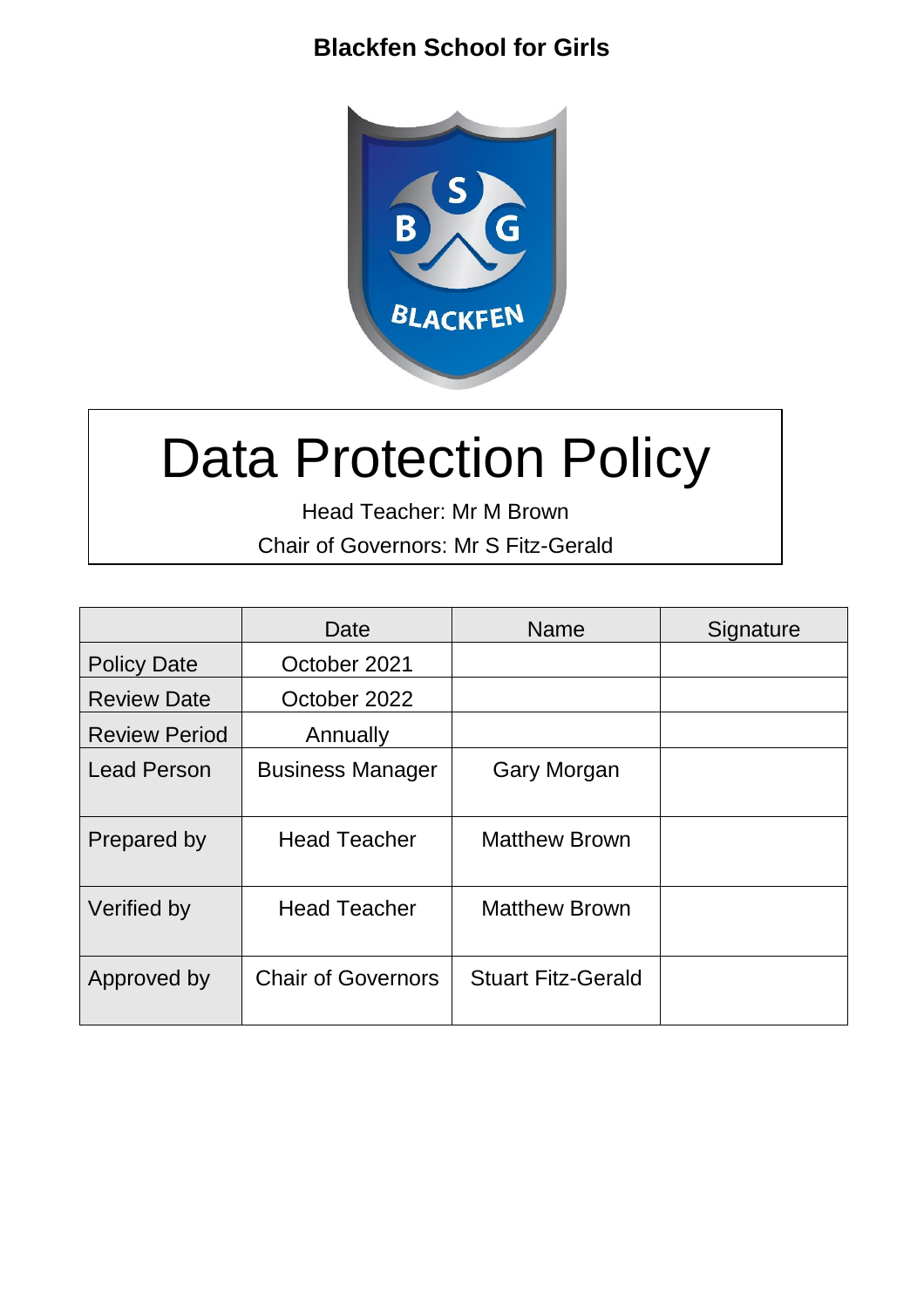# **1. Aims**

Our school aims to ensure that all personal data collected about staff, students, parents, governors, visitors and other individuals is collected, stored and processed in accordance with the [General Data Protection](http://data.consilium.europa.eu/doc/document/ST-5419-2016-INIT/en/pdf)  [Regulation \(GDPR\)](http://data.consilium.europa.eu/doc/document/ST-5419-2016-INIT/en/pdf) and the expected provisions of the Data Protection Act 2018 (DPA 2018) as set out in the [Data Protection Bill.](https://publications.parliament.uk/pa/bills/cbill/2017-2019/0153/18153.pdf)

This policy applies to all personal data, regardless of whether it is in paper or electronic format.

# **2. Legislation and Guidance**

This policy meets the requirements of the GDPR and the expected provisions of the DPA 2018. It is based on guidance published by the Information Commissioner's Office (ICO) on the [GDPR](https://ico.org.uk/for-organisations/guide-to-the-general-data-protection-regulation-gdpr/) and the ICO's [code of](https://ico.org.uk/media/for-organisations/documents/2014223/subject-access-code-of-practice.pdf)  [practice for subject access requests.](https://ico.org.uk/media/for-organisations/documents/2014223/subject-access-code-of-practice.pdf) It also reflects the ICO's [code of practice](https://ico.org.uk/media/for-organisations/documents/1542/cctv-code-of-practice.pdf) for the use of surveillance cameras and personal information.

In addition, this policy complies with regulation 5 of the **Education (Student Information)** (England) [Regulations 2005,](http://www.legislation.gov.uk/uksi/2005/1437/regulation/5/made) which gives parents the right of access to their child's educational record.

| <b>3. Definitions</b> |  |
|-----------------------|--|
|                       |  |

| Term                                   | Definition                                                                                                                                                                                                                                                                                                                                                                                                                                            |
|----------------------------------------|-------------------------------------------------------------------------------------------------------------------------------------------------------------------------------------------------------------------------------------------------------------------------------------------------------------------------------------------------------------------------------------------------------------------------------------------------------|
| Personal data                          | Any information relating to an identified, or identifiable, individual.<br>This may include the individual's:<br>Name (including initials)<br>Identification number<br>Location data<br>Online identifier, such as a username<br>It may also include factors specific to the individual's physical, physiological, genetic,<br>mental, economic, cultural or social identity.                                                                         |
| Special categories of<br>personal data | Personal data which is more sensitive and so needs more protection, including information<br>about an individual's:<br>Racial or ethnic origin<br>$\bullet$<br>Political opinions<br>Religious or philosophical beliefs<br>$\bullet$<br>Trade union membership<br>Genetics<br>Biometrics (such as fingerprints, retina and iris patterns), where used for<br>identification purposes<br>Health - physical or mental<br>Sex life or sexual orientation |
| Processing                             | Anything done to personal data, such as collecting, recording, organising, structuring,<br>storing, adapting, altering, retrieving, using, disseminating, erasing or destroying.<br>Processing can be automated or manual.                                                                                                                                                                                                                            |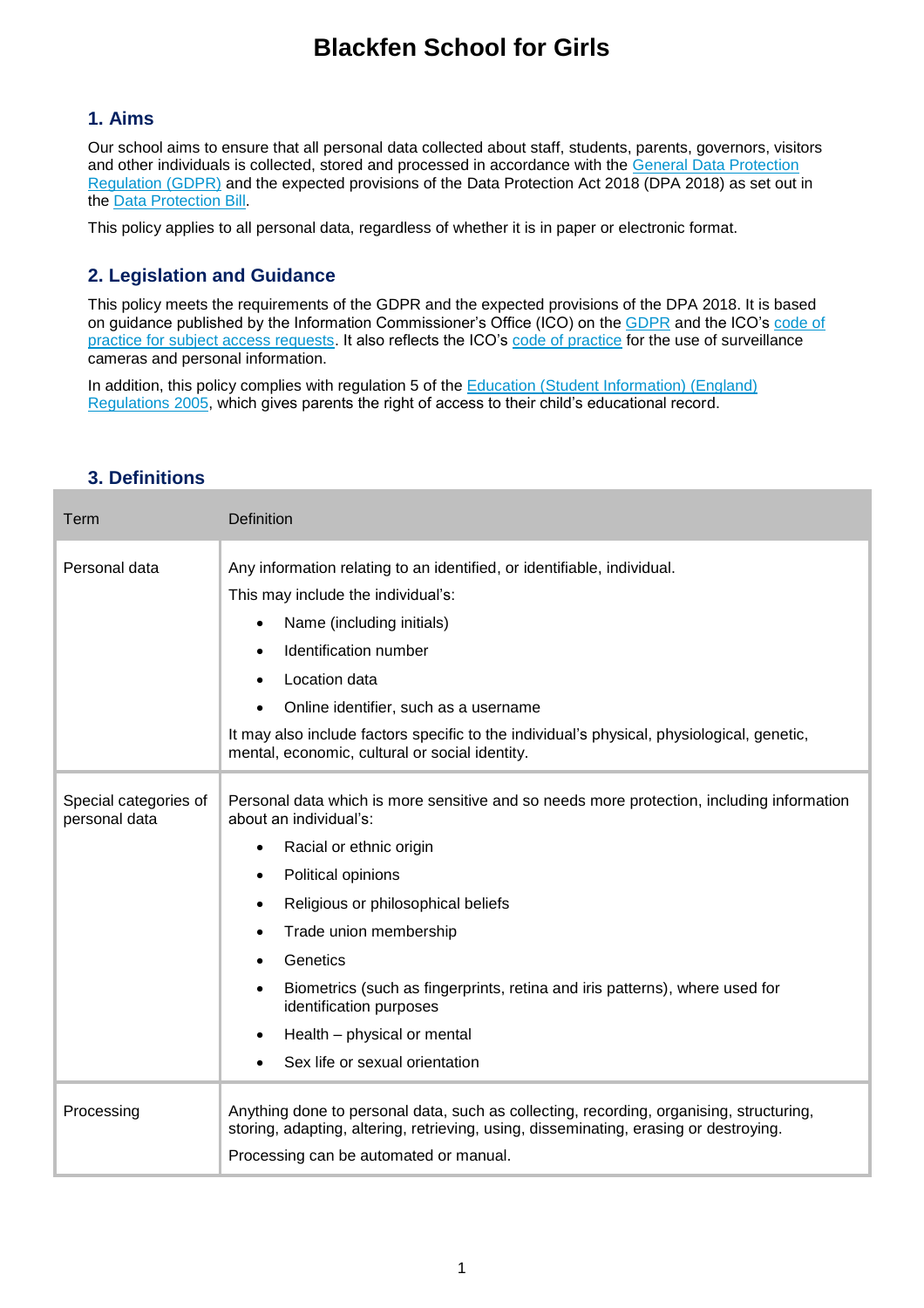| Data subject         | The identified or identifiable individual whose personal data is held or processed.                                                                  |
|----------------------|------------------------------------------------------------------------------------------------------------------------------------------------------|
| Data controller      | A person or organisation that determines the purposes and the means of processing of<br>personal data.                                               |
| Data processor       | A person or other body, other than an employee of the data controller, who processes<br>personal data on behalf of the data controller.              |
| Personal data breach | A breach of security leading to the accidental or unlawful destruction, loss, alteration,<br>unauthorised disclosure of, or access to personal data. |

# **4. The Data Controller**

Our school processes personal data relating to parents, students, staff, governors, visitors and others, and therefore is a data controller.

The school is registered as a data controller with the ICO and will renew this registration annually or as otherwise legally required.

## **5. Roles and Responsibilities**

This policy applies to **all staff** employed by our school, and to external organisations or individuals working on our behalf. It also applies to all volunteers, including governors. Staff who do not comply with this policy may face disciplinary action.

### **5.1 Governing Body**

The governing body has overall responsibility for ensuring that our school complies with all relevant data protection obligations.

### **5.2 Data Protection Officer**

The data protection officer (DPO) is responsible for overseeing the implementation of this policy, monitoring our compliance with data protection law, and developing related policies and guidelines where applicable.

They will provide an annual report of their activities directly to the governing body and, where relevant, report to the board their advice and recommendations on school data protection issues.

The DPO is also the first point of contact for individuals whose data the school processes, and for the ICO.

Full details of the DPO's responsibilities are set out in their SLA.

Our DPO is SchoolPro TLC Limited and is contactable via GDPR@SchoolPro.uk

#### **5.3 Headteacher**

The headteacher acts as the representative of the data controller on a day-to-day basis.

#### **5.4 All Staff**

Staff are responsible for:

- Collecting, storing and processing any personal data in accordance with this policy
- Informing the school of any changes to their personal data, such as a change of address
- Contacting the DPO in the following circumstances:
	- $\circ$  With any questions about the operation of this policy, data protection law, retaining personal data or keeping personal data secure
	- o If they have any concerns that this policy is not being followed
	- $\circ$  If they are unsure whether or not they have a lawful basis to use personal data in a particular way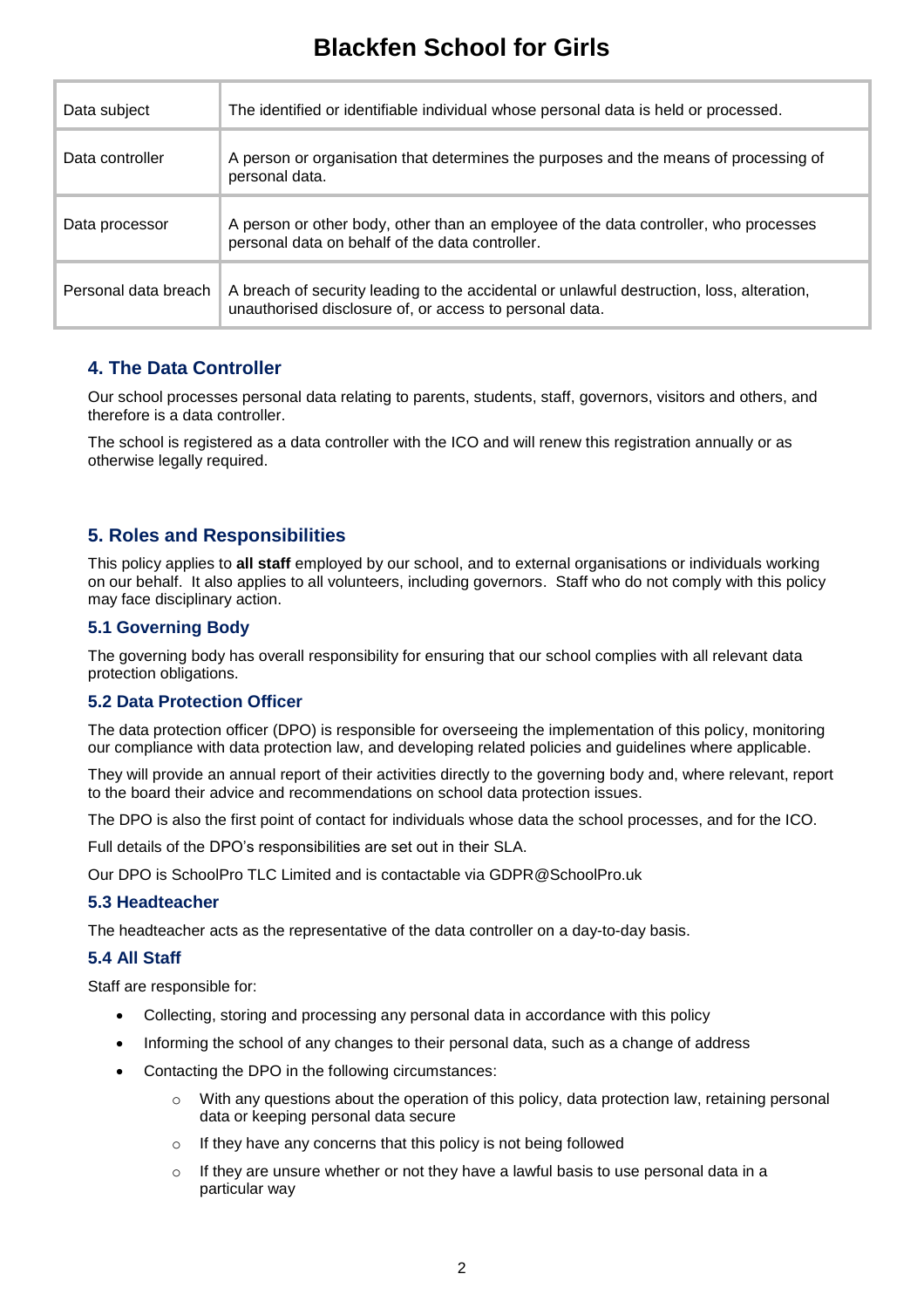- $\circ$  If they need to rely on or capture consent, draft a privacy notice, deal with data protection rights invoked by an individual, or transfer personal data outside the European Economic Area
- If there has been a data breach
- $\circ$  Whenever they are engaging in a new activity that may affect the privacy rights of individuals
- o If they need help with any contracts or sharing personal data with third parties

### **6. Data Protection Principles**

The GDPR is based on data protection principles that our school must comply with.

The principles say that personal data must be:

- Processed lawfully, fairly and in a transparent manner
- Collected for specified, explicit and legitimate purposes
- Adequate, relevant and limited to what is necessary to fulfil the purposes for which it is processed
- Accurate and, where necessary, kept up to date
- Kept for no longer than is necessary for the purposes for which it is processed
- Processed in a way that ensures it is appropriately secure

This policy sets out how the school aims to comply with these principles.

### **7. Collecting Personal Data**

#### **7.1 Lawfulness, Fairness and Transparency**

We will only process personal data where we have one of 6 'lawful bases' (legal reasons) to do so under data protection law:

- The data needs to be processed so that the school, as a public authority, can perform a **public task,** and carry out its official functions
- The data needs to be processed so that the school can **fulfil a contract** with the individual, or the individual has asked the school to take specific steps before entering into a contract
- The data needs to be processed so that the school can **comply with a legal obligation**
- The data needs to be processed to ensure the **vital interests** of the individual e.g. to protect someone's life
- The data needs to be processed for the **legitimate interests** of the school or a third party (provided the individual's rights and freedoms are not overridden)
- Where the above does not apply we shall request clear **consent** from the individual (or their parent/carer when appropriate in the case of a student)

For further detail of which lawful basis is used for each category of data, see the relevant privacy notice.

For special categories of personal data, we will also meet one of the special category conditions for processing which are set out in the GDPR and Data Protection Act 2018. This is laid out in more detail in point 7.3.

If we offer online services to students, such as classroom apps, we intend to rely on Public Task as a basis for processing, where this is not appropriate we will get parental consent for processing (except for online counselling and preventive services).

Whenever we first collect personal data directly from individuals, we will provide them with the relevant information required by data protection law.

#### **7.2 Limitation, Minimisation and Accuracy**

We will only collect personal data for specified, explicit and legitimate reasons. We will explain these reasons to the individuals when we first collect their data.

If we want to use personal data for reasons other than those given when we first obtained it, we will inform the individuals concerned before we do so, and seek consent where necessary.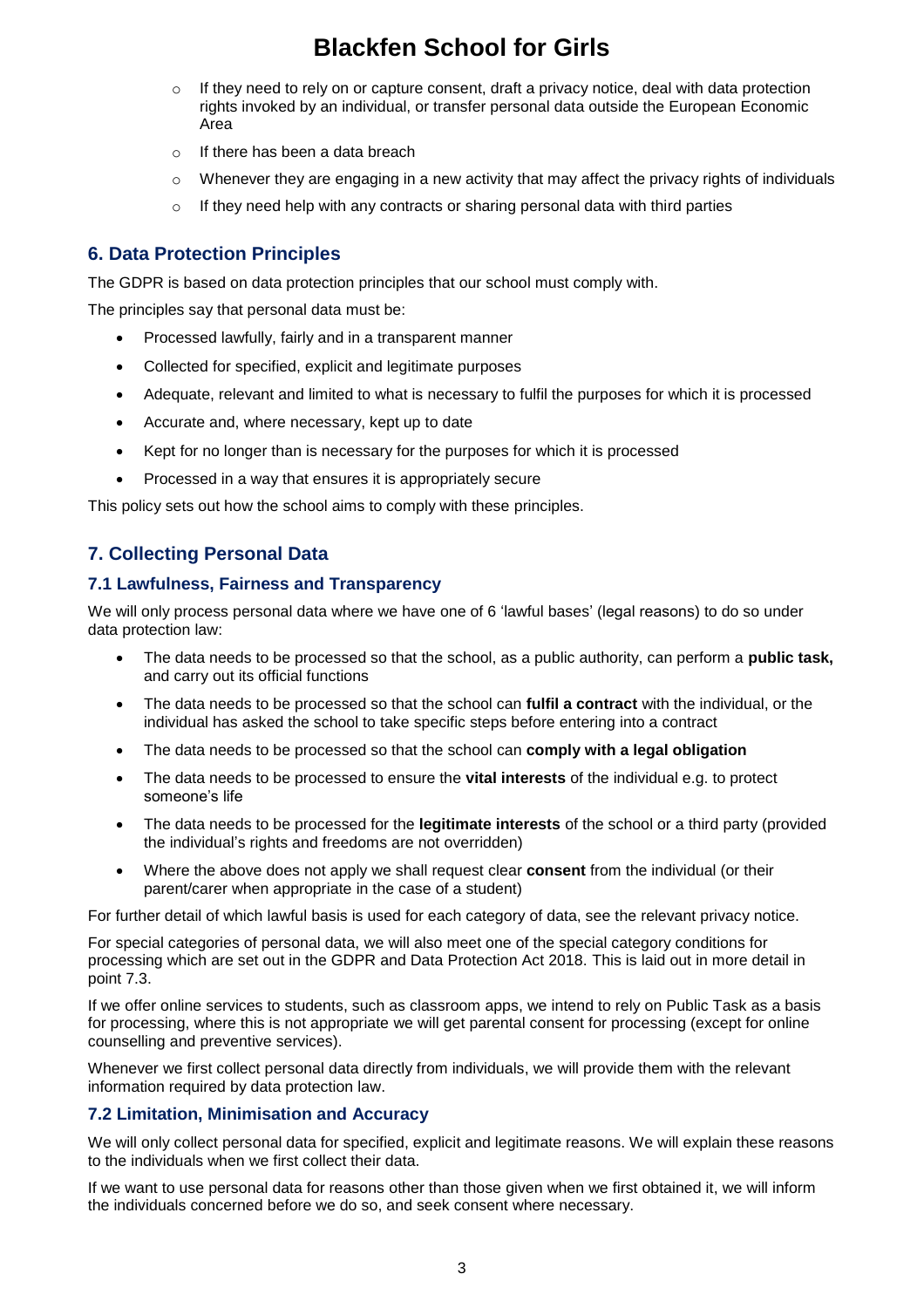Staff must only process personal data where it is necessary in order to do their jobs.

When staff no longer need the personal data they hold, they must ensure it is deleted or anonymised. This will be done in accordance with the school's record retention schedule. *Refer to Blackfen School for Girls Data Retention Policy.* 

### **7.3 Our processing of special categories of personal data and criminal offence data**

As part of our statutory functions, we process special category data and criminal offence data in accordance with the requirements of Articles 9 and 10 of the General Data Protection Regulation ('GDPR') and Schedule 1 of the Data Protection Act 2018 ('DPA 2018').

#### **Special Category Data**

Special category data is defined at Article 9 of the GDPR as personal data revealing:

- Racial or ethnic origin;
- Political opinions;
- Religious or philosophical beliefs;
- Trade union membership;
- Genetic data;
- Biometric data for the purpose of uniquely identifying a natural person;
- Data concerning health; or
- Data concerning a natural person's sex life or sexual orientation.

#### **Criminal Conviction Data**

Article 10 of the GDPR covers processing in relation to criminal convictions and offences or related security measures. In addition, section 11(2) of the DPA 2018 specifically confirms that this includes personal data relating to the alleged commission of offences or proceedings for an offence committed or alleged to have been committed, including sentencing. This is collectively referred to as 'criminal offence data'.

#### **Appropriate Policy Document**

Some of the Schedule 1 conditions for processing special category and criminal offence data require us to have an Appropriate Policy Document ('APD') in place, setting out and explaining our procedures for securing compliance with the principles in Article 5 and policies regarding the retention and erasure of such personal data. *Refer to Blackfen School for Girls Data Retention Policy.* 

This section of our Data Protection Policy document explains our processing and satisfies the requirements of Schedule 1, Part 4 of the DPA 2018.

In addition, it provides some further information about our processing of special category and criminal offence data where a policy document isn't a specific requirement. The information supplements our privacy notices.

#### **Conditions for processing special category and criminal offence data**

We process special categories of personal data under the following GDPR Articles:

i. Article 9(2)(a) – explicit consent

In circumstances where we seek consent, we make sure that the consent is unambiguous and for one or more specified purposes, is given by an affirmative action and is recorded as the condition for processing.

Examples of our processing include staff dietary requirements and health information we receive from our students who require a reasonable adjustment to access our services.

ii. Article 9(2)(b) – where processing is necessary for the purposes of performing or exercising obligations or rights which are imposed or conferred by law on the school or the data subject in connection with employment, social security or social protection.

Examples of our processing include staff sickness absences.

iii. Article 9(2)(c) – where processing is necessary to protect the vital interests of the data subject or of another natural person.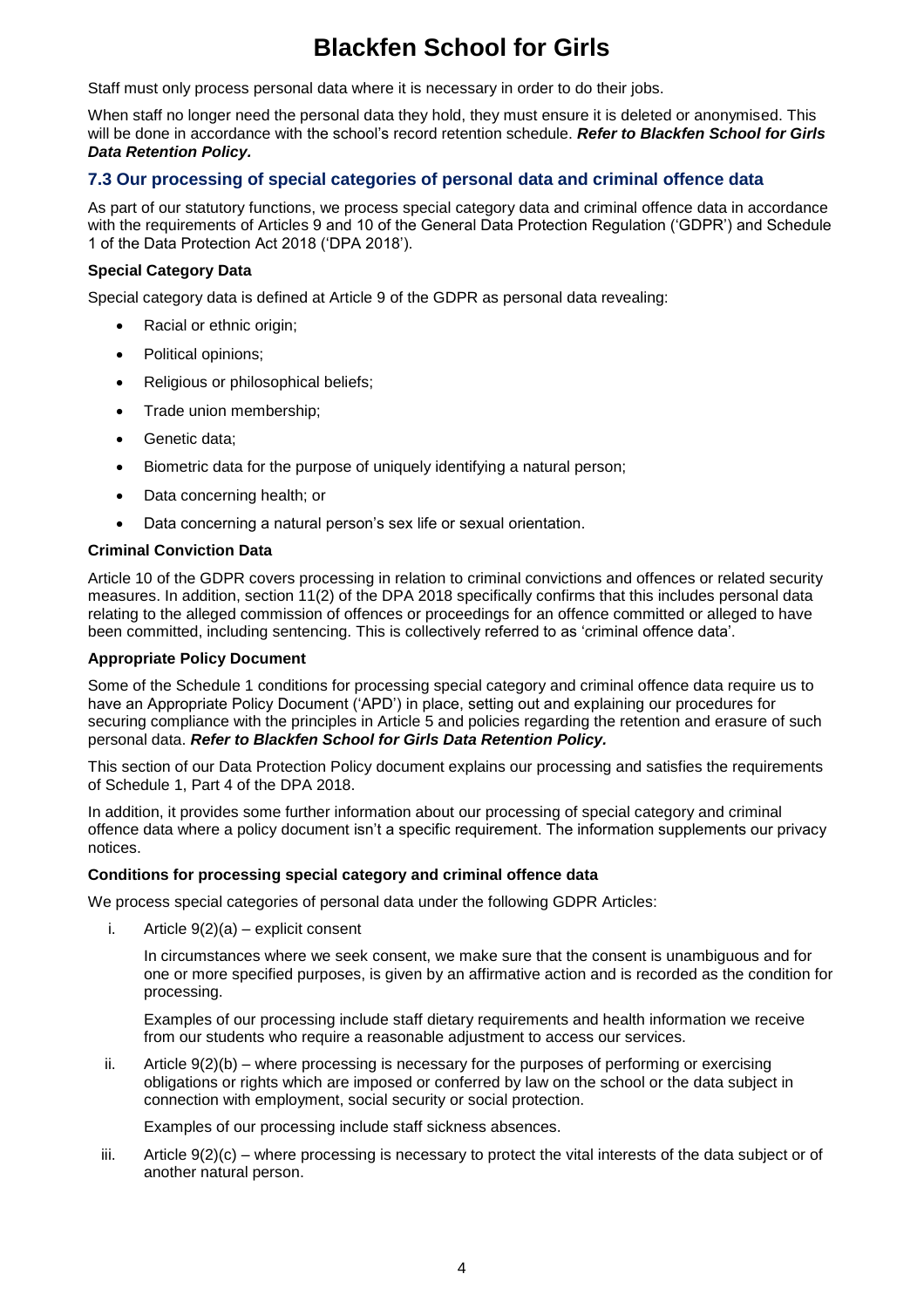An example of our processing would be using health information about a student or member of staff in a medical emergency.

iv. Article  $9(2)(f)$  – for the establishment, exercise or defence of legal claims.

Examples of our processing include processing relating to any employment tribunal or other litigation.

v. Article 9(2)(g) - reasons of substantial public interest.

As a school, we are a publicly funded body and provide a safeguarding role to young and vulnerable people. Our processing of personal data in this context is for the purposes of substantial public interest and is necessary for the carrying out of our role.

Examples of our processing include the information we seek or receive as part of investigating an allegation.

vi. Article 9(2)(j) – for archiving purposes in the public interest.

The relevant purpose we rely on is Schedule 1 Part 1 paragraph 4 – archiving.

An example of our processing is the transfers we make to the County Archives as set out in our Records Management Policy.

We process criminal offence data under Article 10 of the GDPR

Examples of our processing of criminal offence data include pre-employment checks and declarations by an employee in line with contractual obligations.

#### **Processing which requires an Appropriate Policy Document**

Almost all of the substantial public interest conditions in Schedule 1 Part 2 of the DPA 2018, plus the condition for processing employment, social security and social protection data, require an APD (see Schedule 1 paragraphs 1 and 5).

This section of the policy is the APD for the school. It demonstrates that the processing of special category ('SC') and criminal offence ('CO') data based on these specific Schedule 1 conditions is compliant with the requirements of the GDPR Article 5 principles. Our retention with respect to this data is documented in our retention schedules. *Refer to Blackfen School for Girls Data Retention Policy.* 

#### **Description of data processed**

We process the special category data about our employees that is necessary to fulfil our obligations as an employer. This includes information about their health and wellbeing, ethnicity, photographs and their membership of any union. Further information about this processing can be found in our staff privacy notice.

We process the special category data about the children in our care and other members of our community that is necessary to fulfil our obligations as a school, and for safeguarding and care. This includes information about their health and wellbeing, ethnicity, photographs and other categories of data relevant to the provision of care. Further information about this processing can be found in our student privacy notice.

We also maintain a record of our processing activities in accordance with Article 30 of the GDPR.

#### **Schedule 1 conditions for processing**

#### **Special category data**

We process SC data for the following purposes in Part 1 of Schedule 1:

Paragraph 1(1) employment, social security and social protection.

We process SC data for the following purposes in Part 2 of Schedule 1. All processing is for the first listed purpose and might also be for others dependent on the context:

- Paragraph 6(1) and (2)(a) statutory, etc. purposes
- Paragraph 18(1) safeguarding of children and of individuals at risk

#### **Criminal offence data**

We process criminal offence data for the following purposes in parts 1, 2 and 3 of Schedule 1:

- Paragraph 1 employment, social security and social protection
- Paragraph 6(2)(a) statutory, etc. purposes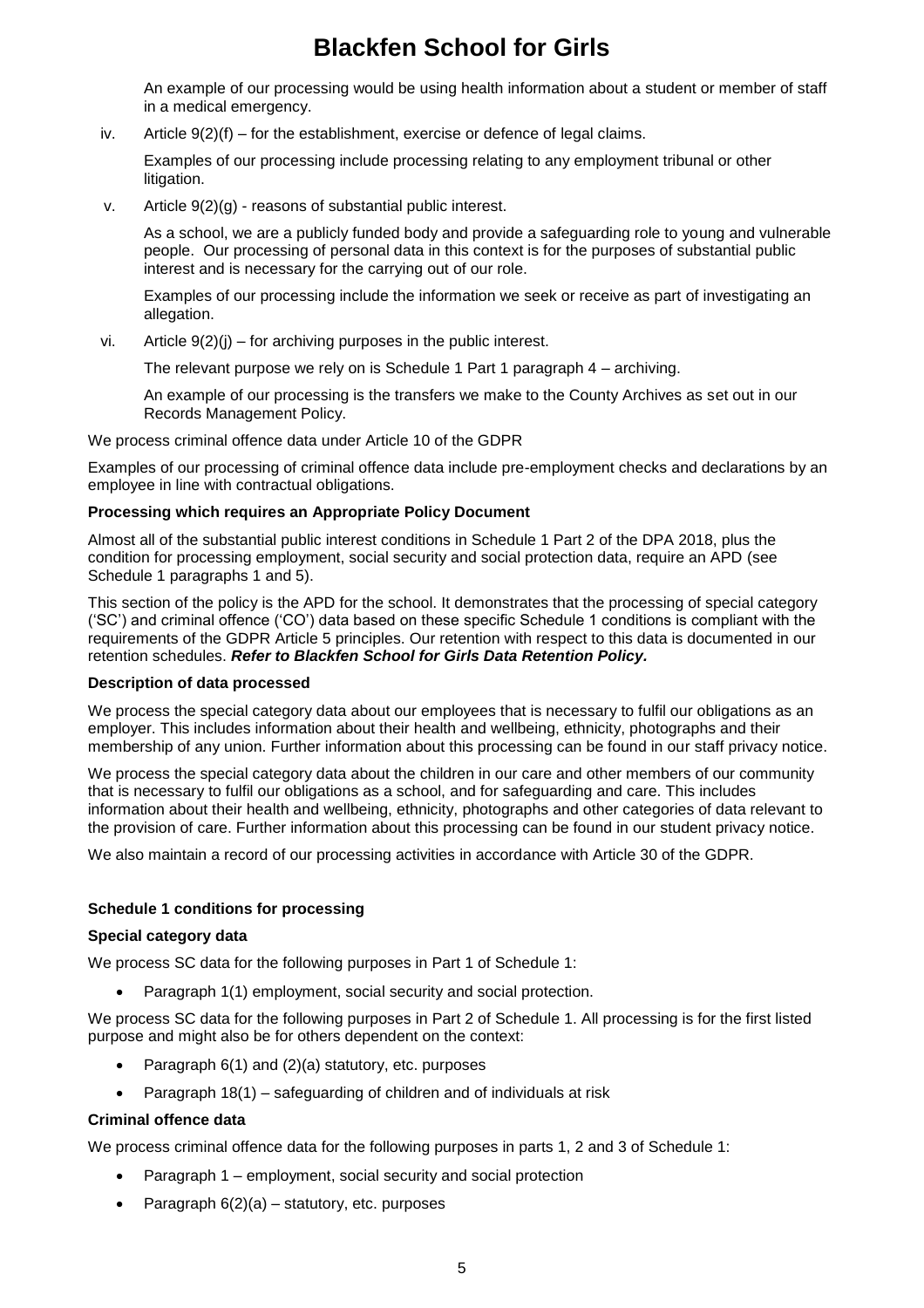- Paragraph 12(1) regulatory requirements relating to unlawful acts and dishonesty etc
- Paragraph 18(1) safeguarding of children and of individuals at risk
- Paragraph 36 Extension of conditions in part 2 of this Schedule referring to substantial public interest

# **8. Sharing Personal Data**

We will not normally share personal data with anyone else, but may do so where:

- There is an issue with a student or parent/carer that puts the safety of our staff at risk
- We need to liaise with other agencies we may seek consent if necessary before doing this
- Our suppliers or contractors need data to enable us to provide services to our staff and students for example, IT and communication companies, education support companies, and those that provide tools for learning. When doing this, we will:
	- $\circ$  Only appoint suppliers or contractors which can provide sufficient guarantees that they comply with data protection law
	- o Establish a data sharing agreement with the supplier or contractor, either in the contract or as a standalone agreement, to ensure the fair and lawful processing of any personal data we share
	- $\circ$  Only share data that the supplier or contractor needs to carry out their service, and information necessary to keep them safe while working with us

We will also share personal data with law enforcement and government bodies where we are legally required to do so, including for:

- The prevention or detection of crime and/or fraud
- The apprehension or prosecution of offenders
- The assessment or collection of tax owed to HMRC
- In connection with legal proceedings
- Where the disclosure is required to satisfy our safeguarding obligations
- Research and statistical purposes, as long as personal data is sufficiently anonymised or consent has been provided

We may also share personal data with emergency services and local authorities to help them to respond to an emergency situation that affects any of our students or staff.

Where we transfer personal data to a country or territory outside the European Economic Area, we will do so in accordance with data protection law.

# **9. Subject Access Requests and Other Rights of Individuals**

# **9.1 Subject Access Requests**

Individuals have a right to make a 'subject access request' to gain access to personal information that the school holds about them. This includes:

- Confirmation that their personal data is being processed
- Access to a copy of the data
- The purposes of the data processing
- The categories of personal data concerned
- Who the data has been, or will be, shared with
- How long the data will be stored for, or if this isn't possible, the criteria used to determine this period
- The source of the data, if not the individual
- Whether any automated decision-making is being applied to their data, and what the significance and consequences of this might be for the individual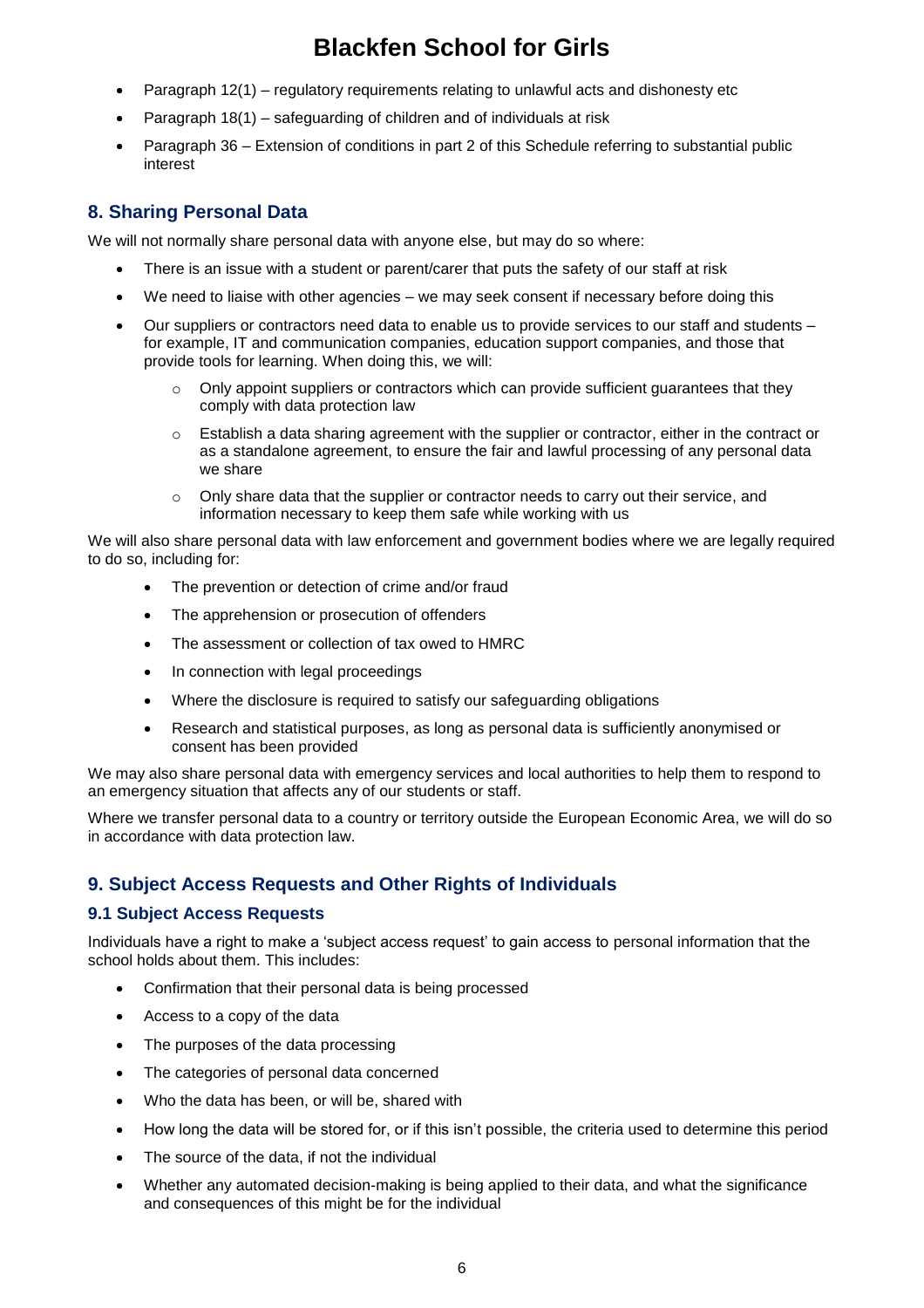Subject access requests must be submitted in writing, either by letter, email or fax to the DPO. They should include:

- Name of individual
- Correspondence address
- Contact number and email address
- Details of the information requested

If staff receive a subject access request, they must immediately forward it to the DPO / Headteacher.

#### **9.2 Children and Subject Access Requests**

Personal data about a child belongs to that child, and not the child's parents or carers. For a parent or carer to make a subject access request with respect to their child, the child must either be unable to understand their rights and the implications of a subject access request, or have given their consent.

Children below the age of 12 are generally not regarded to be mature enough to understand their rights and the implications of a subject access request. Therefore, most subject access requests from parents or carers of students at our school may be granted without the express permission of the student. This is not a rule and a student's ability to understand their rights will always be judged on a case-by-case basis.

#### **9.3 Responding to Subject Access Requests**

When responding to requests, we:

- May ask the individual to provide 2 forms of identification
- May contact the individual via phone to confirm the request was made
- Will respond without delay and within 1 month of receipt of the request
- Will provide the information free of charge
- May tell the individual we will comply within 3 months of receipt of the request, where a request is complex or numerous. We will inform the individual of this within 1 month, and explain why the extension is necessary

We will not disclose information if it:

- Might cause serious harm to the physical or mental health of the student or another individual
- Would reveal that the child is at risk of abuse, where the disclosure of that information would not be in the child's best interests
- Is contained in adoption or parental order records
- Is given to a court in proceedings concerning the child

If the request is unfounded or excessive, we may refuse to act on it, or charge a reasonable fee which takes into account administrative costs.

A request will be deemed to be unfounded or excessive if it is repetitive or asks for further copies of the same information.

When we refuse a request, we will tell the individual why, and tell them they have the right to complain to the ICO.

### **9.4 Other Data Protection Rights of the Individual**

In addition to the right to make a subject access request (see above), and to receive information when we are collecting their data about how we use and process it (see section 7), individuals also have the right to:

- Withdraw their consent to processing at any time, where consent is the basis for processing
- Ask us to rectify, erase or restrict processing of their personal data, or object to the processing of it (in certain circumstances)
- Prevent use of their personal data for direct marketing
- Challenge processing which has been justified on the basis of public interest
- Request a copy of agreements under which their personal data is transferred outside of the European Economic Area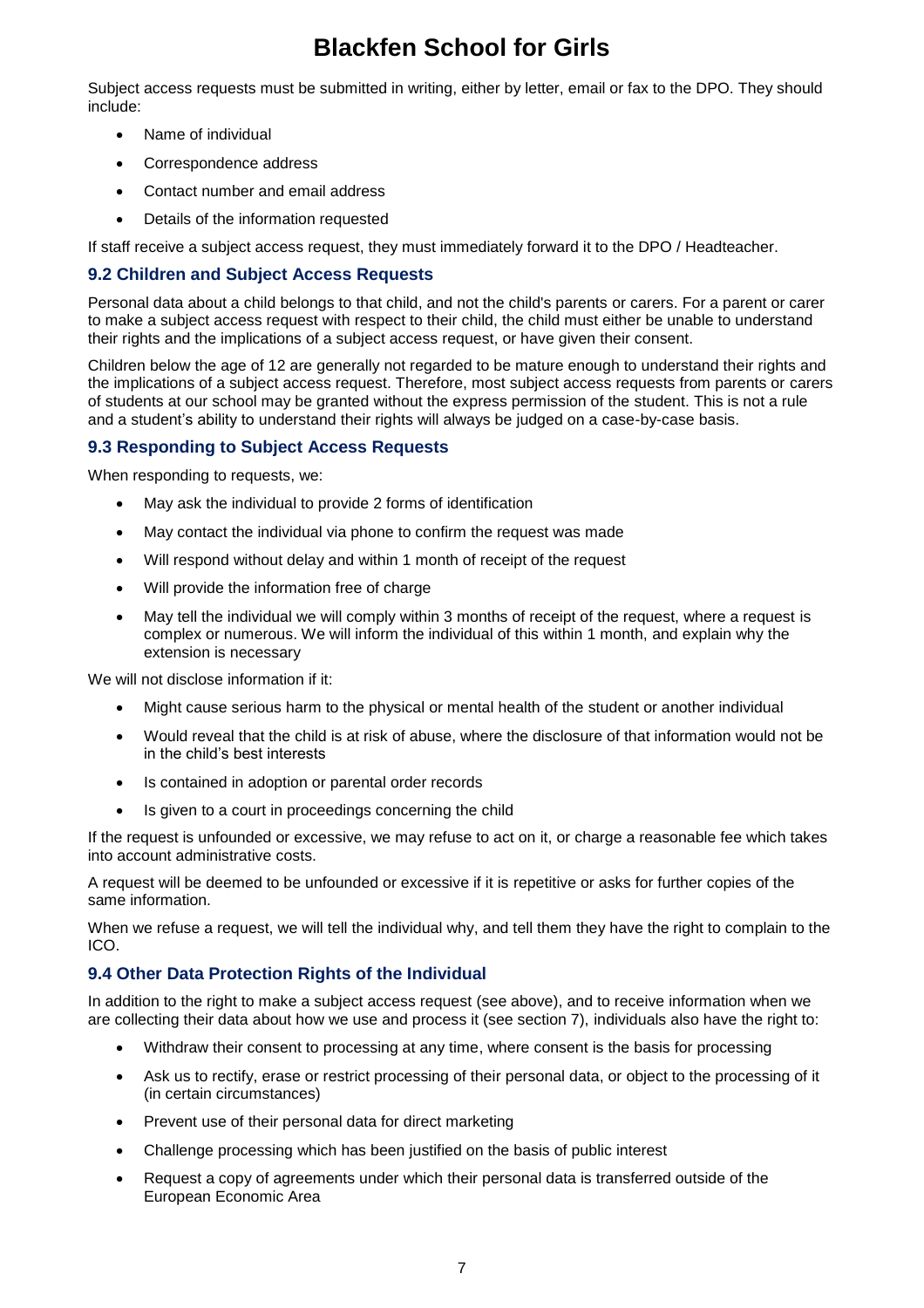- Object to decisions based solely on automated decision making or profiling (decisions taken with no human involvement, that might negatively affect them)
- Prevent processing that is likely to cause damage or distress
- Be notified of a data breach in certain circumstances
- Make a complaint to the ICO
- Ask for their personal data to be transferred to a third party in a structured, commonly used and machine-readable format (in certain circumstances)

Individuals should submit any request to exercise these rights to the Headteacher or DPO. If staff receive such a request, they must immediately forward it to the DPO or Headteacher.

### **10. Parental Requests to see the Educational Record**

Blackfen school has made the decision to grant access to the parents of our students in line with the ICO's guidance, in order to retain appropriate communication between parents and the school.

Parents, or those with parental responsibility, have a legal right to free access to their child's educational records.

## **11. Biometric Recognition Systems**

#### **Note:**

Where we use students' biometric data as part of an automated biometric recognition system (for example, students use finger prints to receive school dinners instead of paying with cash),we will comply with the requirements of the [Protection of Freedoms Act 2012.](https://www.legislation.gov.uk/ukpga/2012/9/section/26)

Parents/carers will be notified before any biometric recognition system is put in place or before their child first takes part in it. The school will get written consent from at least one parent or carer before we take any biometric data from their child and first process it.

Parents/carers and students have the right to choose not to use the school's biometric system(s). We will provide alternative means of accessing the relevant services for those students. For example, students can use a PIN to pay for school dinners if they wish.

Parents/carers and students can object to participation in the school's biometric recognition system(s), or withdraw consent, at any time, and we will make sure that any relevant data already captured is deleted.

As required by law, if a student refuses to participate in, or continue to participate in, the processing of their biometric data, we will not process that data irrespective of any consent given by the student's parent(s)/carer(s).

Where staff members or other adults use the school's biometric system(s), we will also obtain their consent before they first take part in it, and provide alternative means of accessing the relevant service if they object. Staff and other adults can also withdraw consent at any time, and the school will delete any relevant data already captured.

# **12. CCTV**

We use CCTV in various locations around the school site to ensure it remains safe. We will adhere to the ICO's [code of practice](https://ico.org.uk/media/for-organisations/documents/1542/cctv-code-of-practice.pdf) for the use of CCTV.

We do not need to ask individuals' permission to use CCTV, but we make it clear where individuals are being recorded. Security cameras are clearly visible and accompanied by prominent signs explaining that CCTV is in use.

Any enquiries about the CCTV system should be directed to the Headteacher.

### **13. Photographs and Videos**

As part of our school activities, we may take photographs and record images of individuals within our school.

We will not seek consent from parents/carers for photographs and videos to be taken of their child for educational purposes for use in the classroom and school displays. We will process these images under the legal basis of Public Task.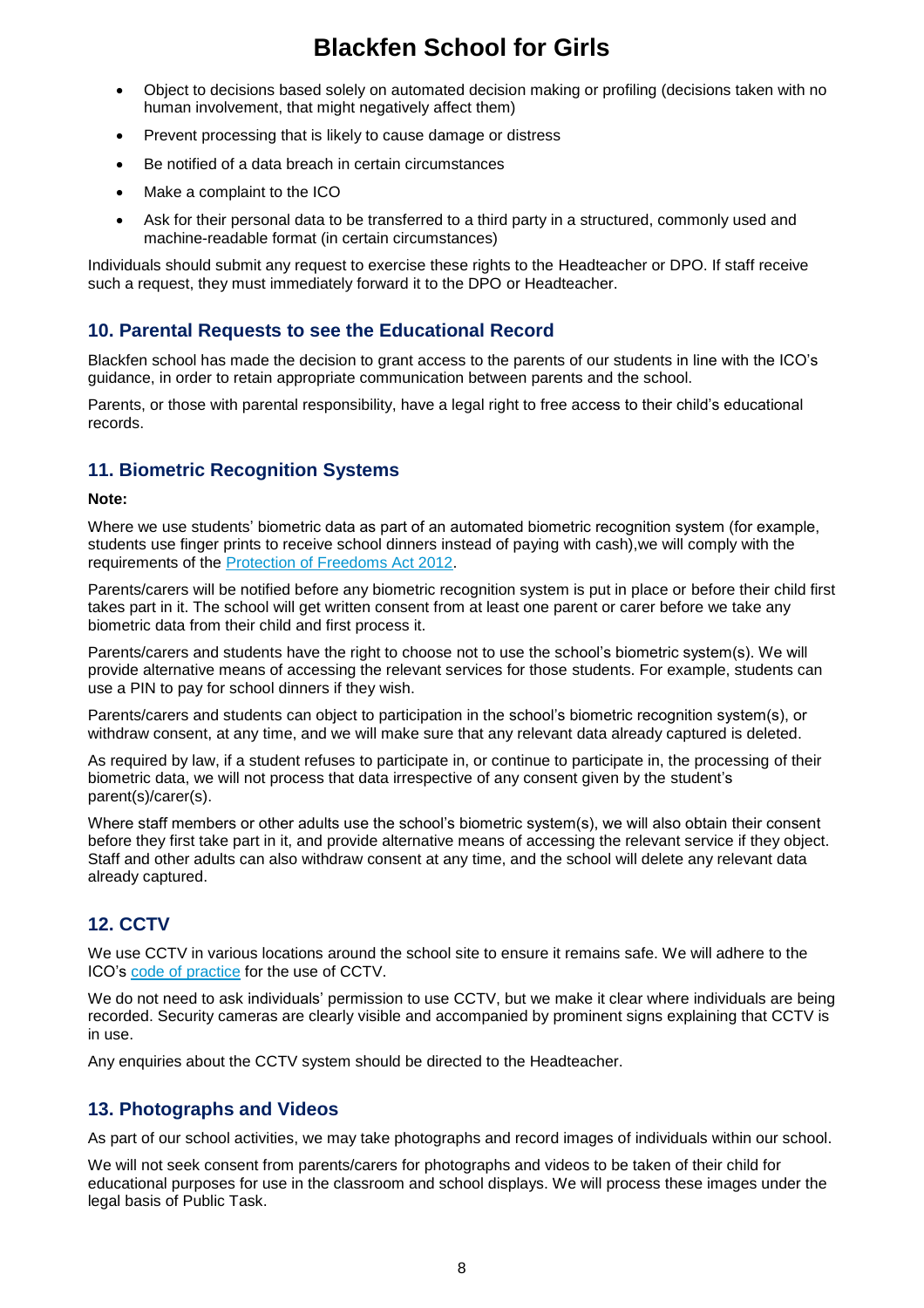We will obtain written consent from parents/carers for photographs and videos to be taken of their child for communication, marketing and promotional materials. We will clearly explain how the photograph and/or video will be used to both the parent/carer and student.

Uses may include:

- Within school on public area notice boards and in school magazines, brochures, newsletters, school prospectus
- Outside of school by external agencies such as the school photographer, newspapers, campaigns
- Online on our school website or social media pages

Consent can be refused or withdrawn at any time. If consent is withdrawn, we will delete the photograph or video and not distribute it further.

When using photographs and videos in this way we will not usually accompany them with any other personal information about the child, to ensure they cannot be identified.

See our Safeguarding and Child Protection, Anti-Bullying, Staff Code of Conduct, Mobile Devices and Acceptable Users Policy for more information on our use of photographs and videos.

# **14. Data Protection by Design and Default**

We will put measures in place to show that we have integrated data protection into all of our data processing activities, including:

- Appointing a suitably qualified DPO, and ensuring they have the necessary resources to fulfil their duties and maintain their expert knowledge
- Only processing personal data that is necessary for each specific purpose of processing, and always in line with the data protection principles set out in relevant data protection law (see section 6)
- Completing privacy impact assessments where the school's processing of personal data presents a high risk to rights and freedoms of individuals, and when introducing new technologies (the DPO will advise on this process)
- Integrating data protection into internal documents including this policy, any related policies and privacy notices
- Regularly training members of staff on data protection law, this policy, any related policies and any other data protection matters; we will also keep a record of attendance
- Regularly conducting reviews and audits to test our privacy measures and make sure we are compliant
- Maintaining records of our processing activities, including:
	- $\circ$  For the benefit of data subjects, making available the name and contact details of our school and DPO and all information we are required to share about how we use and process their personal data (via our privacy notices)

For all personal data that we hold, maintaining an internal record of the type of data, data subject, how and why we are using the data, any third-party recipients, how and why we are storing the data, retention periods and how we are keeping the data secure. *Refer to Blackfen School for Girls Data Retention Policy.* 

## **15. Data Security and Storage of Records**

We will protect personal data and keep it safe from unauthorised or unlawful access, alteration, processing or disclosure, and against accidental or unlawful loss, destruction or damage.

In particular:

- Paper-based records and portable electronic devices, such as laptops and hard drives that contain personal data are kept under lock and key when not in use
- Papers containing confidential personal data must not be left on office and classroom desks, on staffroom tables, pinned to notice/display boards, or left anywhere else where there is general access
- Where personal information needs to be taken off site, staff must follow the relevant school procedures and ensure all records and copies are returned to the school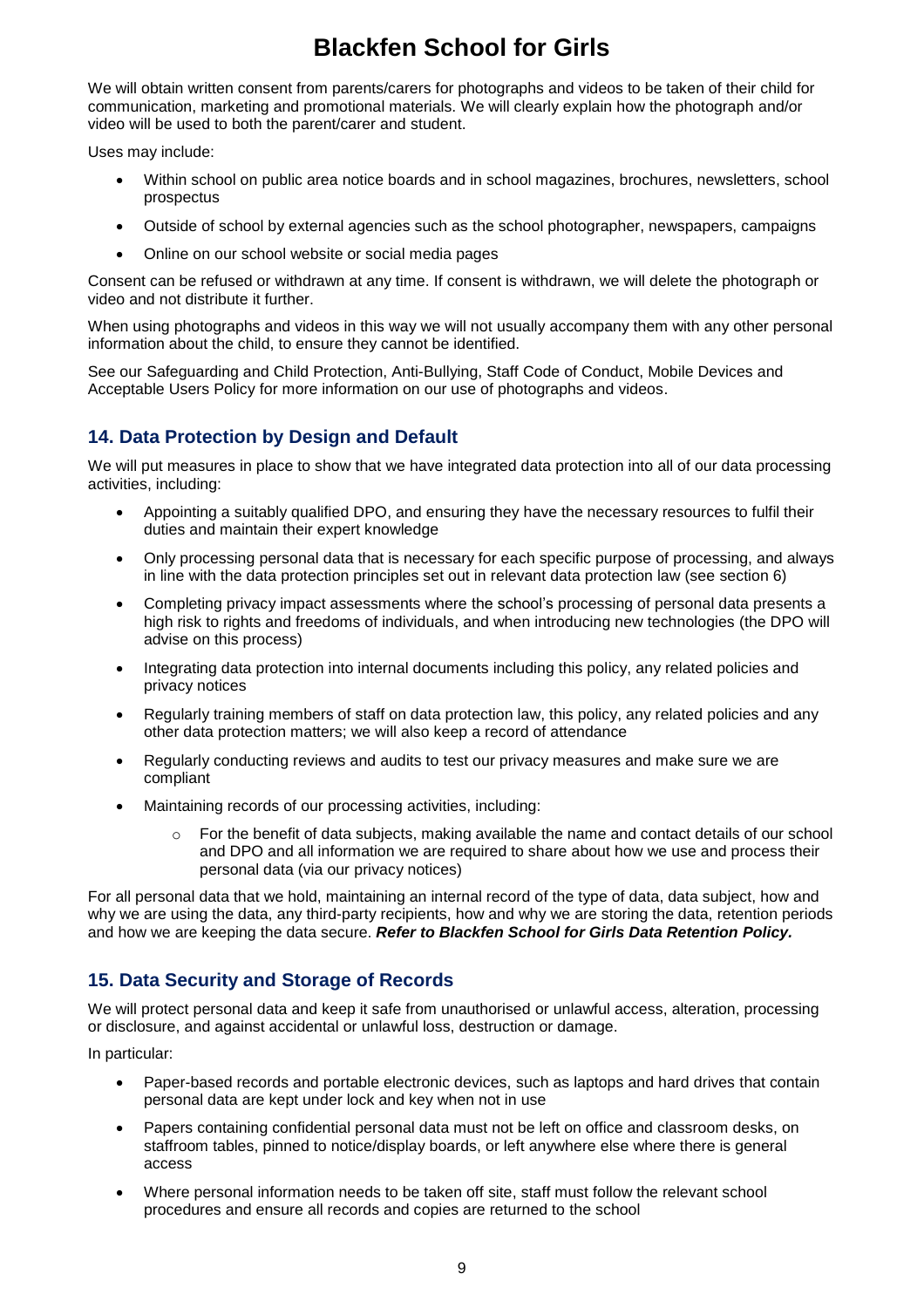- Passwords that are at least 8 characters long containing letters and numbers are used to access school computers, laptops and other electronic devices. Staff and students are reminded to change their passwords at regular intervals
- Encryption software is used to protect all portable devices and removable media, such as laptops and USB devices
- Staff, students or governors who store personal information on their personal devices are expected to follow the same security procedures as for school-owned equipment (see our Acceptable Users Policy).
- Where we need to share personal data with a third party, we carry out due diligence and take reasonable steps to ensure it is stored securely and adequately protected (see section 8)

## **16. Disposal of Records**

Personal data that is no longer needed will be disposed of securely. Personal data that has become inaccurate or out of date will also be disposed of securely, where we cannot or do not need to rectify or update it.

For example, we will shred or incinerate paper-based records, and overwrite or delete electronic files. We may also use a third party to safely dispose of records on the school's behalf. If we do so, we will require the third party to provide sufficient guarantees that it complies with data protection law.

# **17. Personal Data Breaches**

The school will make all reasonable endeavours to ensure that there are no personal data breaches.

In the unlikely event of a suspected data breach, we will follow the procedure set out in appendix 1.

When appropriate, we will report the data breach to the ICO within 72 hours. Such breaches in a school context may include, but are not limited to:

- A non-anonymised dataset being published on the school website which shows the exam results of students eligible for the student premium
- Safeguarding information being made available to an unauthorised person
- The theft of a school laptop containing non-encrypted personal data about students

# **18. Training**

All staff and governors are provided with data protection training as part of their induction process.

Data protection will also form part of continuing professional development, where changes to legislation, guidance or the school's processes make it necessary.

## **19. Monitoring Arrangements**

This policy will be reviewed and updated **every year** and shared with the full governing board.

## **20. Links with Other Policies**

This data protection policy is linked to our:

- Freedom of information publication scheme
- Safeguarding and child protection policy
- Remote learning policy
- Acceptable users policy
- Data Retention policy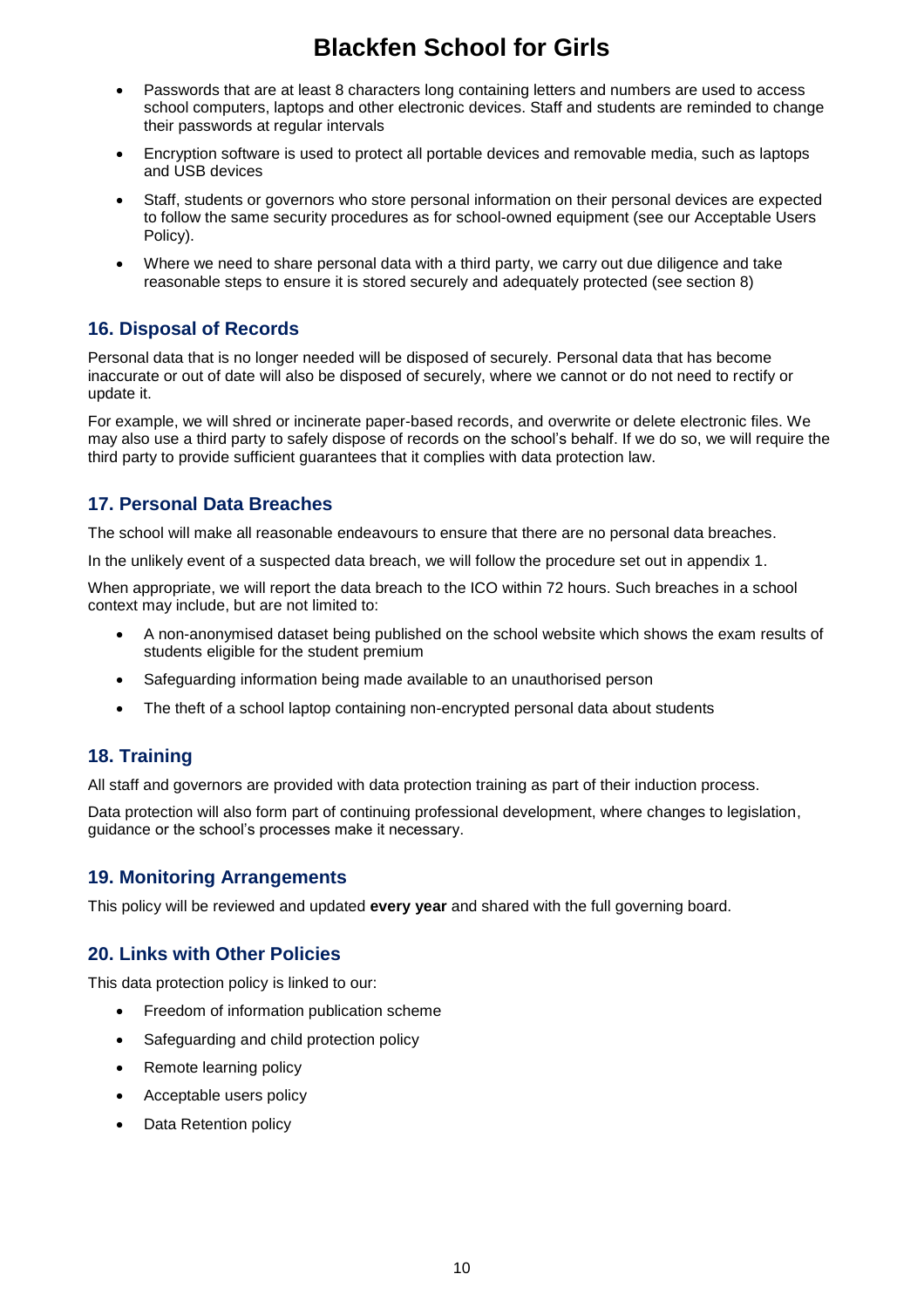# **Appendix 1: Personal Data Breach Procedure**

This procedure is based on [guidance on personal data breaches](https://ico.org.uk/for-organisations/guide-to-the-general-data-protection-regulation-gdpr/personal-data-breaches/) produced by the ICO.

- On finding or causing a breach, or potential breach, the staff member or data processor must immediately notify the Headteacher.
- The Headteacher, or delegated senior leader, will investigate the report, and determine whether a breach has occurred. To decide, the Headteacher will consider whether personal data has been accidentally or unlawfully:
	- o Lost
	- o Stolen
	- o Destroyed
	- o Altered
	- o Disclosed or made available where it should not have been
	- o Made available to unauthorised people
- The headteacher, or designated senior leader, will seek advice from the DPO and alert the chair of governors
- The Headteacher will make all reasonable efforts to contain and minimise the impact of the breach, assisted by the DPO and relevant staff members or data processors where necessary. (Actions relevant to specific data types are set out at the end of this procedure)
- The DPO will assess the potential consequences, based on how serious they are, and how likely they are to happen based on the Headteacher investigation to advise the Headteacher further
- The DPO in conjunction with the Headteacher, will work out whether the breach must be reported to the ICO. This must be judged on a case-by-case basis. To decide, the DPO will consider whether the breach is likely to negatively affect people's rights and freedoms, and cause them any physical, material or non-material damage (e.g. emotional distress), including through:
	- o Loss of control over their data
	- o Discrimination
	- o Identify theft or fraud
	- o Financial loss
	- o Unauthorised reversal of pseudonymisation (for example, key-coding)
	- o Damage to reputation
	- o Loss of confidentiality
	- o Any other significant economic or social disadvantage to the individual(s) concerned

If it's likely that there will be a risk to people's rights and freedoms, the DPO will notify the ICO.

- The Headteacher will document the decision (either way), in case it is challenged at a later date by the ICO or an individual affected by the breach. Documented decisions are stored in the Breach-Log document in electronic format.
- Where the ICO must be notified, the DPO or Headteacher will do this via the ['report a breach' page](https://ico.org.uk/for-organisations/report-a-breach/)  [of the ICO website.](https://ico.org.uk/for-organisations/report-a-breach/) As required, the report will set out:
	- $\circ$  A description of the nature of the personal data breach including, where possible:
		- **The categories and approximate number of individuals concerned**
		- The categories and approximate number of personal data records concerned
	- o The name and contact details of the DPO
	- o A description of the likely consequences of the personal data breach